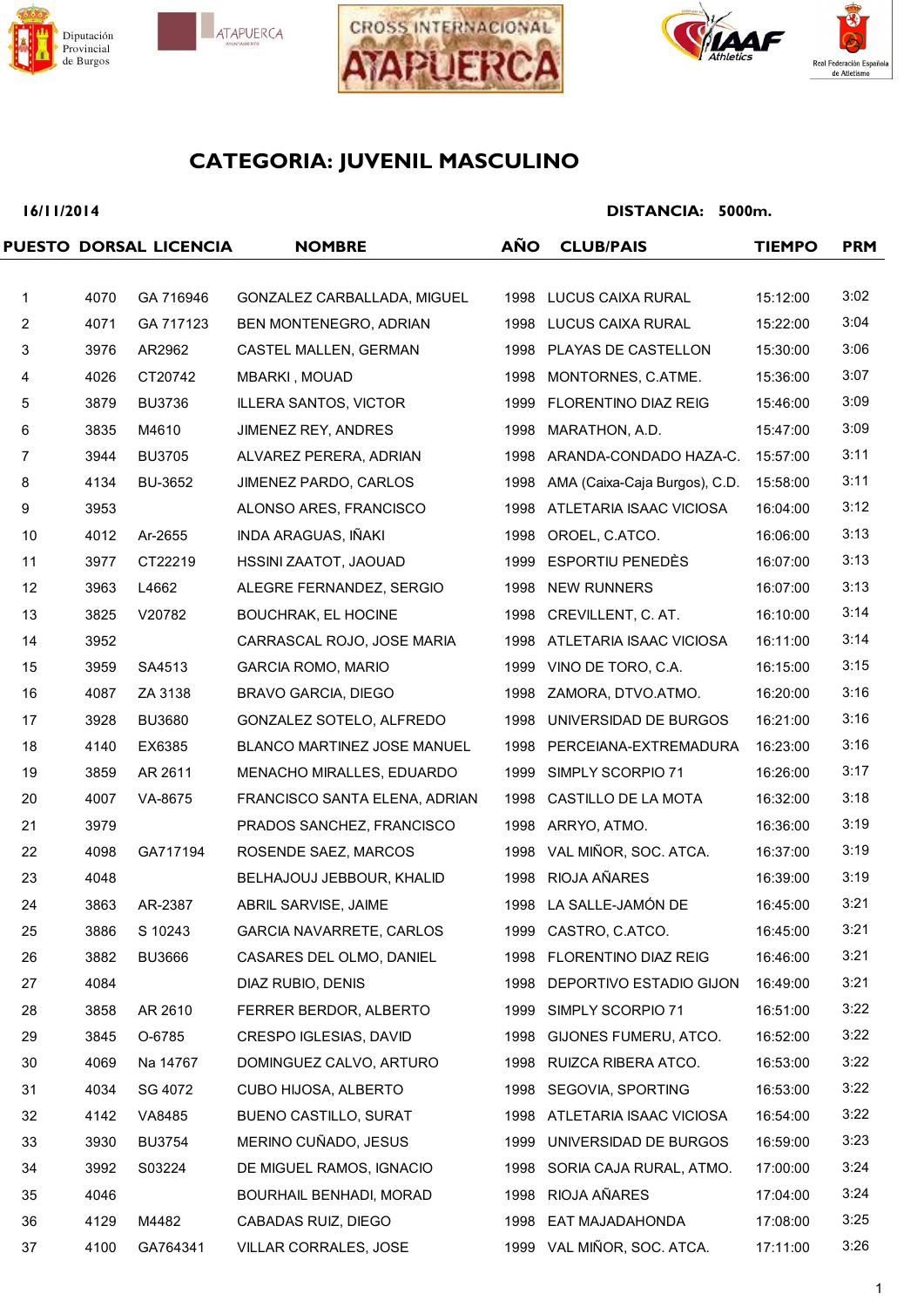







## **16/11/2014**

|    |      | PUESTO DORSAL LICENCIA | <b>NOMBRE</b>                  | <b>AÑO</b> | <b>CLUB/PAIS</b>             | <b>TIEMPO</b> | <b>PRM</b> |
|----|------|------------------------|--------------------------------|------------|------------------------------|---------------|------------|
| 38 | 3878 | <b>BU3737</b>          | CAPA GOMEZ, MARIO              |            | 1999 FLORENTINO DIAZ REIG    | 17:13:00      | 3:26       |
| 39 | 4099 |                        | SOUTO RAMOS, VICTOR            |            | 1998 VAL MIÑOR, SOC. ATCA.   | 17:14:00      | 3:26       |
| 40 | 4085 | O-6719                 | ARTIME DEL CAMPO, ALVARO       | 1998       | DEPORTIVO ESTADIO GIJON      | 17:16:00      | 3:27       |
| 41 | 4013 | ar-2654                | GIMENEZ EITO, ANTONIO          |            | 1998 OROEL, C.ATCO.          | 17:17:00      | 3:27       |
| 42 | 4032 | VI 5560                | CRISTOBAL MADINA, ANDER        | 1998       | LA BLANCA, C.A.              | 17:18:00      | 3:27       |
| 43 | 3890 | AG-2014431             | JAUREGUI PEREZ, GAEL           |            | 1999 LUGO RUNNING CLUB       | 17:19:00      | 3:27       |
| 44 | 4080 | S10018                 | ORTIZ CABELLO, ANATOLI         |            | 1998 TORRELAVEGA, ATMO.      | 17:24:00      | 3:28       |
| 45 | 3820 |                        | LLORET PEREZ, ELGAR            | 1998       | <b>INDEPENDIENTE</b>         | 17:26:00      | 3:29       |
| 46 | 3955 | SA4459                 | DELGADO GONZALEZ, MIGUEL       |            | 1998 CIUDAD DE PEÑARANDA, C. | 17:28:00      | 3:29       |
| 47 | 3856 | AR 2454                | OZALLA SANCHEZ, MIGUEL         |            | 1998 SIMPLY SCORPIO 71       | 17:29:00      | 3:29       |
| 48 | 3824 | M7169                  | ACHKOUKAR IBRAHIMI, NABIL      |            | 1999 MARATHON ARANJUEZ       | 17:39:00      | 3:31       |
| 49 | 3958 | SA4653                 | RAMOS RAMOS, JAVIER            |            | 1998 VINO DE TORO, C.A.      | 17:41:00      | 3:32       |
| 50 | 3983 | V20646                 | LOPEZ JAVIER, DOMINGO          |            | 1998 SILLA, ATMO.            | 17:42:00      | 3:32       |
| 51 | 4039 |                        | ALEVIA PEÑA, ALEJANDRO         | 1998       | CAMPOS DE AMAYA, IES         | 17:43:00      | 3:32       |
| 52 | 3866 | CA 1457                | VAZQUEZ VALLE, ANDRES          |            | 1998 SAN FERNANDO, U. ATCA.  | 17:45:00      | 3:33       |
| 53 | 3857 | AR 2679                | <b>GARCIA EGEA, FRANCISCO</b>  |            | 1999 SIMPLY SCORPIO 71       | 17:46:00      | 3:33       |
| 54 | 3945 |                        | AHARCHI, MOHAMMED              |            | 1998 ARANDA-CONDADO HAZA-C.  | 17:47:00      | 3:33       |
| 55 | 4097 | GA764317               | GONZALEZ DIAZ, LORENZO         |            | 1999 VAL MIÑOR, SOC. ATCA.   | 17:52:00      | 3:34       |
| 56 | 3995 | SO3255                 | LALLANA CAMPOS, VICTOR         |            | 1998 SORIA CAJA RURAL, ATMO. | 17:53:00      | 3:34       |
| 57 | 4033 | VI-3510                | LOPEZ DE VERGARA CALLES, ASIER | 1998       | LA BLANCA, C.A.              | 17:53:00      | 3:34       |
| 58 | 4139 |                        | MURIEL DE JUAN, XABIER         |            | 1999 TXINDOKI GRUPO JASO     | 17:54:00      | 3:34       |
| 59 | 3931 | <b>BU3866</b>          | DE GRUIJTER EGUILUZ, ALVARO    |            | 1998 UNIVERSIDAD DE BURGOS   | 17:56:00      | 3:35       |
| 60 | 4141 | VAD202124              | PUENTE RODRIGUEZ, LUIS         |            | 1999 ATLETARIA ISAAC VICIOSA | 17:57:00      | 3:35       |
| 61 | 3982 | V20648                 | RUIZ MIGUEL, GOMEZ             |            | 1998 SILLA, ATMO.            | 17:58:00      | 3:35       |
| 62 | 3954 |                        | ABAD MUÑOZ, GONZALO            |            | 1999 ATLETARIA ISAAC VICIOSA | 17:59:00      | 3:35       |
| 63 | 3836 | M6348                  | PEREZ RODRIGUEZ, ANDRES        |            | 1999 MARATHON, A.D.          | 18:01:00      | 3:36       |
| 64 | 4073 | GA765424               | RIVAS TERRON, AARON            |            | 1999 LUCUS CAIXA RURAL       | 18:01:00      | 3:36       |
| 65 | 3993 | S03230                 | ARRIBAS VINUESA, ADRIAN        |            | 1998 SORIA CAJA RURAL, ATMO. | 18:04:00      | 3:36       |
| 66 | 3848 | AV100679               | HERNANDEZ CASILLAS, CARLOS     |            | 1998 PUENTE ROMANILLOS, C.D. | 18:05:00      | 3:37       |
| 67 | 3973 |                        | ARCUSA PUENTE, ALBERTO         |            | 1998 TRAGAMILLAS ALCAÑIZ     | 18:05:00      | 3:37       |
| 68 | 4081 | S10295                 | PEREZ OLAVARRIA, MARIO         |            | 1998 TORRELAVEGA, ATMO.      | 18:06:00      | 3:37       |
| 69 | 3865 | AR-2755                | NAVARRETE VILLANUEVA, JORGE    |            | 1998 LA SALLE-JAMÓN DE       | 18:10:00      | 3:38       |
| 70 | 4091 | ZA 100720              | MARTIN SAMPEDRO, MANUEL        |            | 1998 ZAMORA, DTVO.ATMO.      | 18:14:00      | 3:38       |
| 71 | 4072 | GA764432               | SOUTO PRIETO, ANTONIO          |            | 1999 LUCUS CAIXA RURAL       | 18:15:00      | 3:39       |
| 72 | 3974 |                        | AGUILAR ARAGONES, MANUEL       |            | 1998 TRAGAMILLAS ALCAÑIZ     | 18:16:00      | 3:39       |
| 73 | 5003 |                        | ALONSO FUENTES, JOEL           |            | 1998 PORTUGALETE, C.A.       | 18:18:00      | 3:39       |
| 74 | 3834 | M 3713                 | PAJARES GARCIA, CARLOS         |            | 1999 MARATHON, A.D.          | 18:20:00      | 3:40       |
| 75 | 3909 | L4657                  | ESTEBAN REY, MANUEL            |            | 1999 EL ARRIERO MARAGATO-    | 18:21:00      | 3:40       |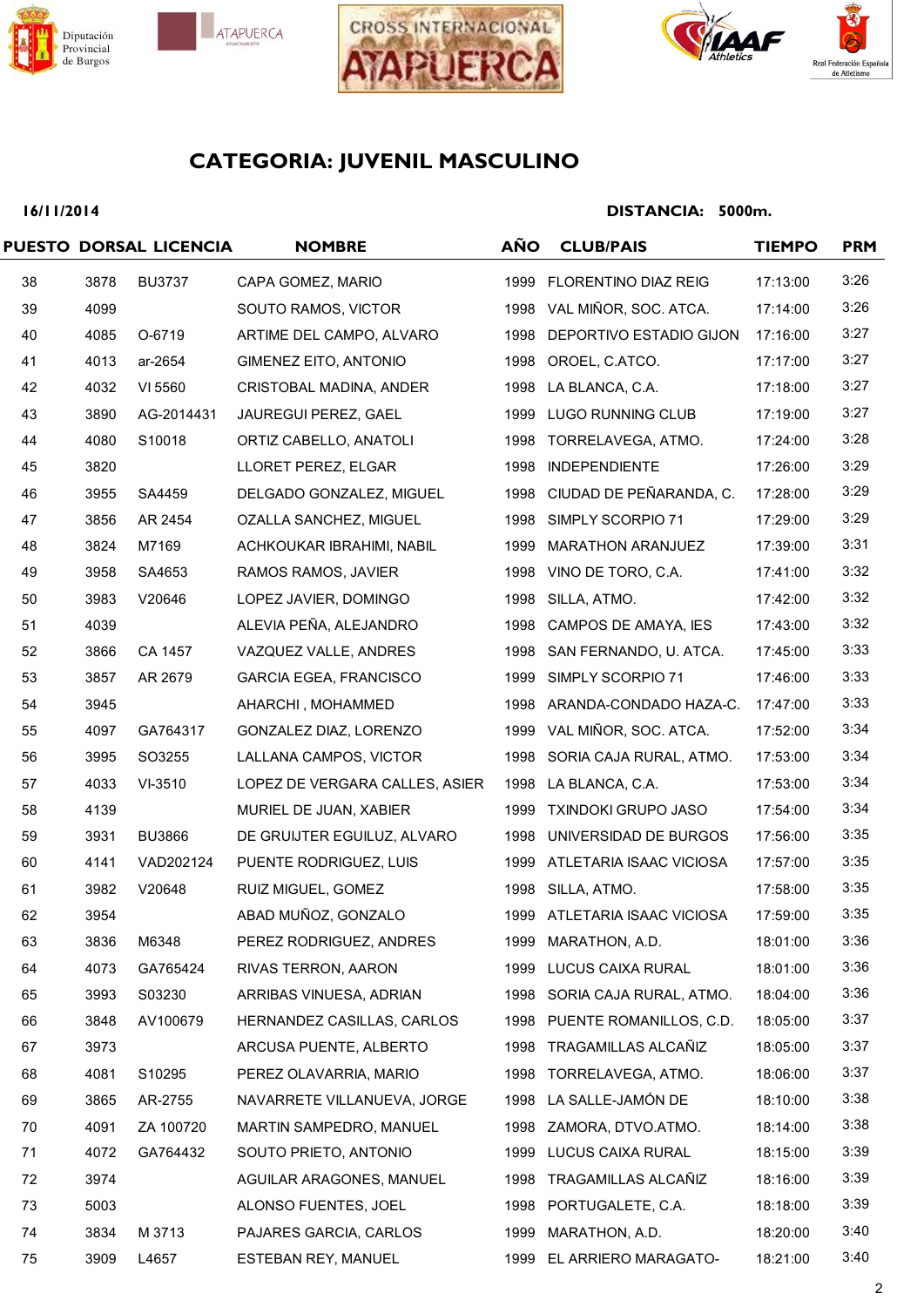







## **16/11/2014**

|     |      | PUESTO DORSAL LICENCIA | <b>NOMBRE</b>                  | <b>AÑO</b> | <b>CLUB/PAIS</b>             | <b>TIEMPO</b> | <b>PRM</b> |
|-----|------|------------------------|--------------------------------|------------|------------------------------|---------------|------------|
| 76  | 4107 | S 10049                | GONZALEZ FERNANDEZ, DIEGO      |            | 1998 VILLA DE CABEZON        | 18:22:00      | 3:40       |
| 77  | 3896 | BI-8115                | RESTOY FERNANDEZ, JAVIER       |            | 1998 SANTURTZI, C.ATMO.      | 18:25:00      | 3:41       |
| 78  | 4003 | EUVI11889              | ISASI AZKARRAGA, UNAI          |            | 1998 LAUDIO, C.ATMO.         | 18:28:00      | 3:41       |
| 79  | 3985 | V20652                 | SANTIAGO, RODRIGUEZ            |            | 1998 SILLA, ATMO.            | 18:29:00      | 3:41       |
| 80  | 4121 |                        | MIRAVALLES COB, VICTOR         |            | 1998 RIBERA DEL DUERO, IES   |               | 0:00       |
| 81  | 3813 | VI3549                 | RUIZ DE APODACA ARISTIMUÑO,    |            | 1999 INDEPENDIENTE           |               | 0:00       |
| 82  | 3911 | L4660                  | TURRADO VEGA, PABLO            |            | 1999 EL ARRIERO MARAGATO-    |               | 0:00       |
| 83  | 3969 |                        | CABALLERO ORTEGA, MARIO        |            | 1998 SANVICENTEÑO, POLIDEP.  |               | 0:00       |
| 84  | 3914 | VI-3511                | ORTEGA BALEIRON, DANIEL        |            | 1998 CELIGÜETA-BARRUTIA      |               | 0:00       |
| 85  | 4106 | S 10301                | SANCHEZ SAMPERIO, DANIEL       |            | 1998 VILLA DE CABEZON        |               | 0:00       |
| 86  | 3916 | VI-3560                | ZUAZO SAENZ DE VITERI, ERNESTO |            | 1999 CELIGÜETA-BARRUTIA      |               | 0:00       |
| 87  | 4050 |                        | DIAZ DE GREÑU GONZALEZ,        |            | 1998 RIOJA AÑARES            |               | 0:00       |
| 88  | 4136 | CL-72239               | SORT RUFAT, BERNAT             |            | 1999 VILAFRANCA, C. ATME.    |               | 0:00       |
| 89  | 3996 | SO3231                 | PEREZ MIGUEL, LUIS             |            | 1998 SORIA CAJA RURAL, ATMO. |               | 0:00       |
| 90  | 3917 |                        | ANITUA DIEZ, JAVIER            |            | 1998 CELIGÜETA-BARRUTIA      |               | 0:00       |
| 91  | 3840 | M-2058                 | GARCIA LOPEZ, RAUL LUCAS       |            | 1998 TORREJON DE ARDOZ, C.A. |               | 0:00       |
| 92  | 4143 |                        | <b>GARCIA BASCONES, AARON</b>  |            | 1998 CAMPOS DE AMAYA, IES    |               | 0:00       |
| 93  | 3937 | BU                     | MUÑOZ DE DIEGO, JAIME          |            | 1998 UNIVERSIDAD DE BURGOS   |               | 0:00       |
| 94  | 3934 | BU                     | SANCHEZ GARCIA, JORGE          |            | 1999 UNIVERSIDAD DE BURGOS   |               | 0:00       |
| 95  | 4027 | 71186726               | DOMIÑGO CARDABA, ALVARO        |            | 1998 IMD SEGOVIA             |               | 0:00       |
| 96  | 3971 |                        | PERALTA ALVAREZ, EDUARD        |            | 1999 TRAGAMILLAS ALCAÑIZ     |               | 0:00       |
| 97  | 4089 |                        | <b>GARCIA FERNANDEZ, IVAN</b>  |            | 1999 ZAMORA, DTVO.ATMO.      |               | 0:00       |
| 98  | 3984 | V21109                 | CHANZA IVAN, SOLER             |            | 1998 SILLA, ATMO.            |               | 0:00       |
| 99  | 3908 | L100254                | LUQUE GONZALEZ, CARLOS         |            | 1998 EL ARRIERO MARAGATO-    |               | 0:00       |
| 100 | 4047 |                        | CHELAGHMI CHELAGHMI, SULAIMAN  |            | 1999 RIOJA AÑARES            |               | 0:00       |
| 101 | 3910 | L4659                  | QUIÑONES TURRADO, RAUL         |            | 1999 EL ARRIERO MARAGATO-    |               | 0:00       |
| 102 | 3936 | BU                     | RODRIGUEZ MIRANDA, DIEGO       |            | 1998 UNIVERSIDAD DE BURGOS   |               | 0:00       |
| 103 | 3810 |                        | <b>MARTIN ARRIBAS, CARLOS</b>  |            | 1998 INDEPENDIENTE           |               | 0:00       |
| 104 | 3849 | AV100681               | GALINDO BUTENEGRO, JORGE       |            | 1999 PUENTE ROMANILLOS, C.D. |               | 0:00       |
| 105 | 3809 |                        | DE LA CAMARA CUÑADO, DIEGO     |            | 1999 INDEPENDIENTE           |               | 0:00       |
| 106 | 4004 | EUVI1316               | GARDEAZABAL URIA, MIKEL        |            | 1998 LAUDIO, C.ATMO.         |               | 0:00       |
| 107 | 3881 |                        | LOPEZ SANTAMARIA, ROBERTO      |            | 1999 FLORENTINO DIAZ REIG    |               | 0:00       |
| 108 | 3948 |                        | GONZALEZ PEÑA, SERGIO          |            | 1999 ARANDA-CONDADO HAZA-C.  |               | 0:00       |
| 109 | 4049 |                        | ZULQARNIN ZULQARNIN,           |            | 1998 RIOJA AÑARES            |               | 0:00       |
| 110 | 4059 |                        | DE PAZ DIEZ, MARIO             |            | 1998 SPRINT ATMO. LEON       |               | 0:00       |
| 111 | 3880 |                        | DE LOS MOZOS DELGADO, ALVARO   |            | 1999 FLORENTINO DIAZ REIG    |               | 0:00       |
| 112 | 3957 | ZA-3119                | DE LA CRUZ PEÑA, GABRIEL       |            | 1999 VINO DE TORO, C.A.      |               | 0:00       |
| 113 | 4079 | S10291                 | GARCIA RODRIGUEZ, JUAN CARLOS  |            | 1999 TORRELAVEGA, ATMO.      |               | 0:00       |
|     |      |                        |                                |            |                              |               |            |